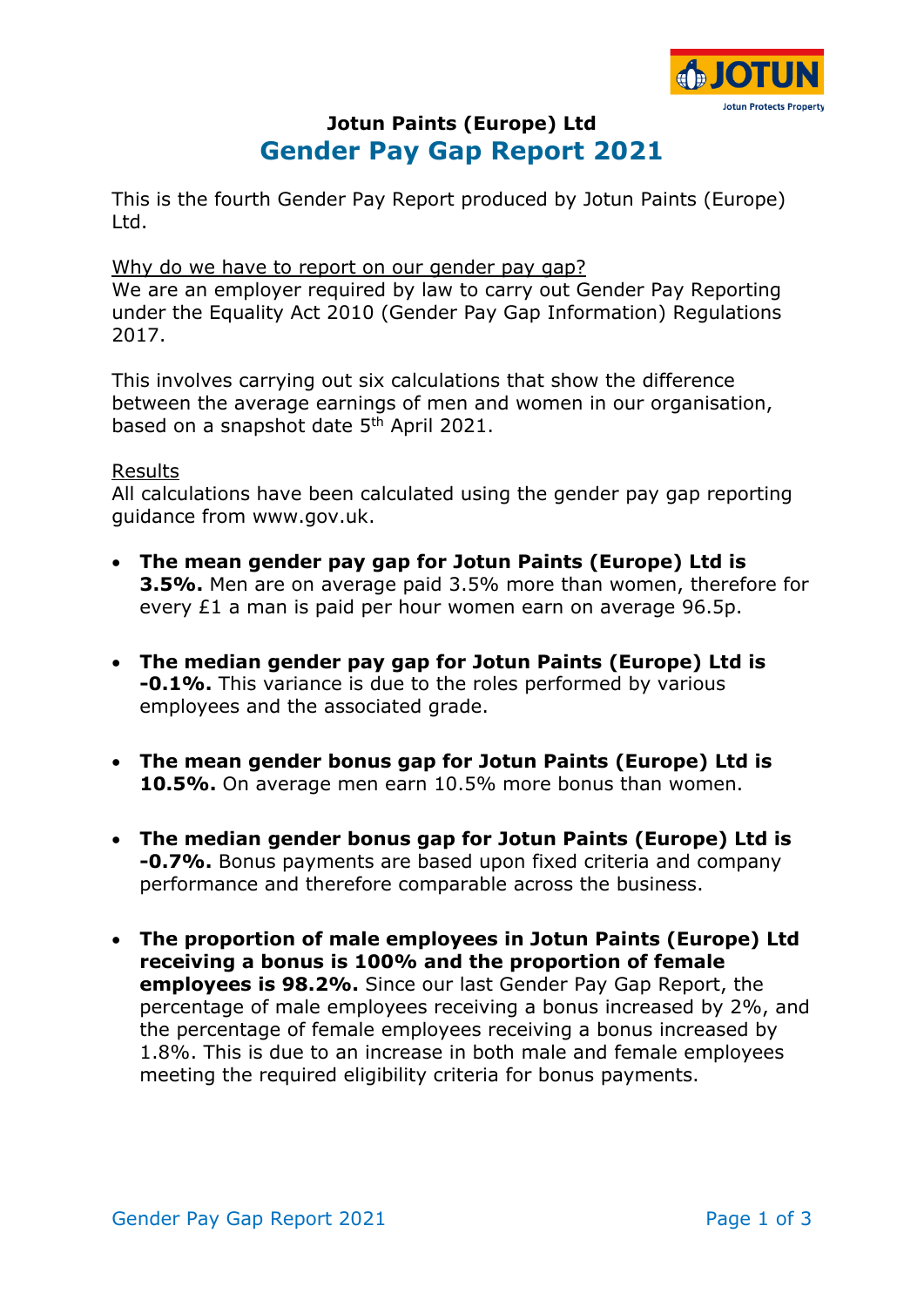

### • **Quartile pay band results are outlined below:**